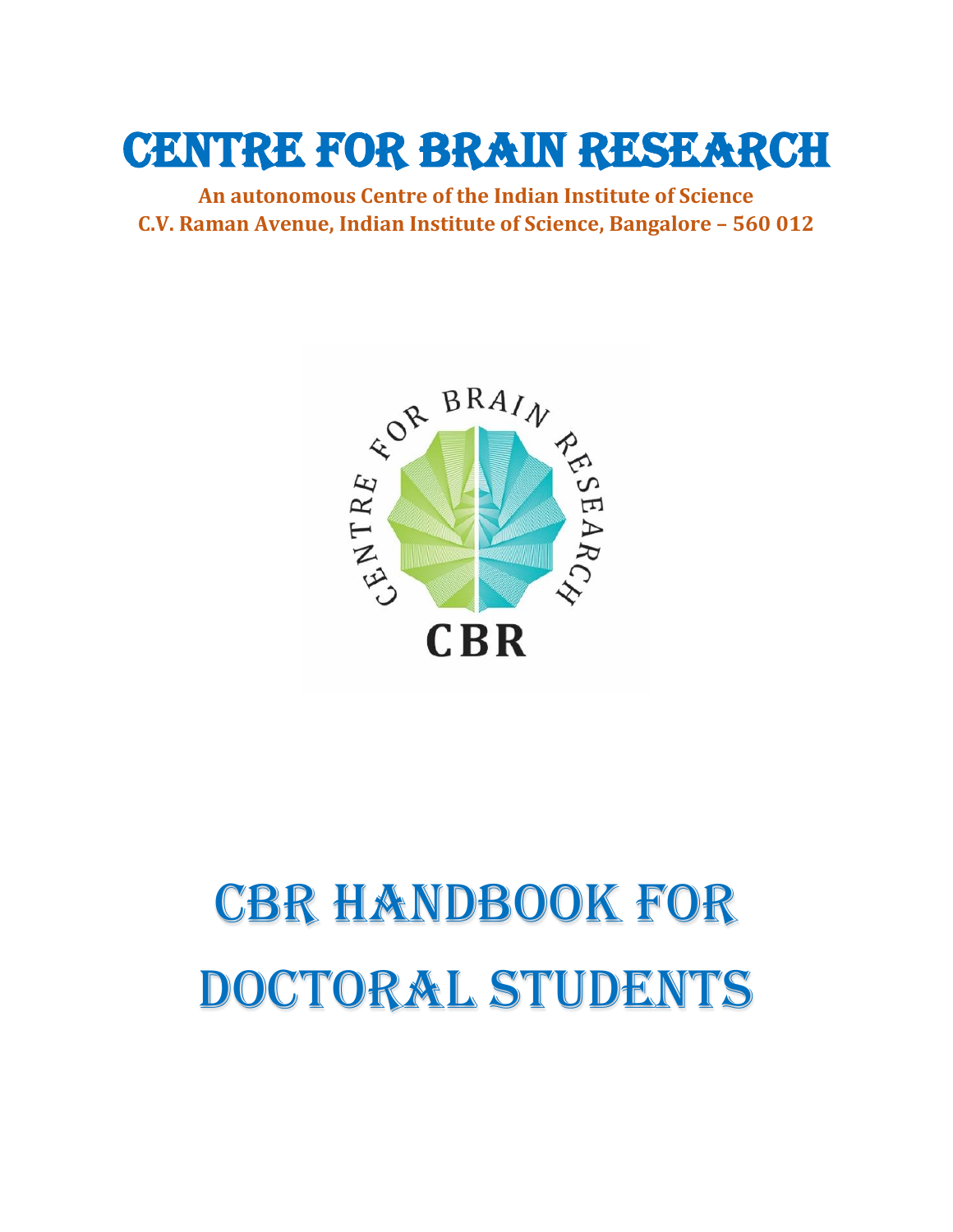|  | <b>Table of Contents</b> |
|--|--------------------------|
|  |                          |

| <b>Serial</b><br>No. | <b>Contents</b>                                         | Page No.       |
|----------------------|---------------------------------------------------------|----------------|
| $\mathbf{1}$         | Designation of the Course: Doctor of Philosophy (Ph.D.) | $\mathbf{1}$   |
| $\overline{2}$       | Academic Calendar                                       | $\mathbf{1}$   |
| 3                    | <b>Categories of Students</b>                           | $\mathbf{1}$   |
| $\overline{4}$       | Eligibility                                             | $\mathbf{1}$   |
| 5                    | <b>Admission Procedure</b>                              | 2              |
| 6                    | <b>Duration of Program</b>                              | $\overline{2}$ |
| 7                    | Stipend                                                 | 2              |
| 8                    | Fees                                                    | 3              |
| 9                    | Doctoral Advisory Committee (DAC)                       | $3 - 5$        |
| 10                   | <b>Course Work Requirements</b>                         | $5 - 7$        |
| 11                   | Registration                                            | $7-9$          |
| 12                   | Progress Report                                         | 9              |
| 13                   | Synopsis and Thesis Submission requirements             | $9 - 12$       |
| 14                   | <b>Thesis Evaluation</b>                                | 12-15          |
| 15                   | Originality of Work                                     | 15             |
| 16                   | <b>Award of Degree</b>                                  | 16             |
| 17                   | <b>Publication of Thesis</b>                            | 16             |
| 18                   | <b>Cancellation of Registration</b>                     | 16             |
| 19                   | <b>Facilities to students</b>                           | 16             |
| 20                   | Leave provisions                                        | 17             |
| 21                   | Code of Conduct                                         | 17             |
| 22                   | <b>Exit Policy</b>                                      | 17             |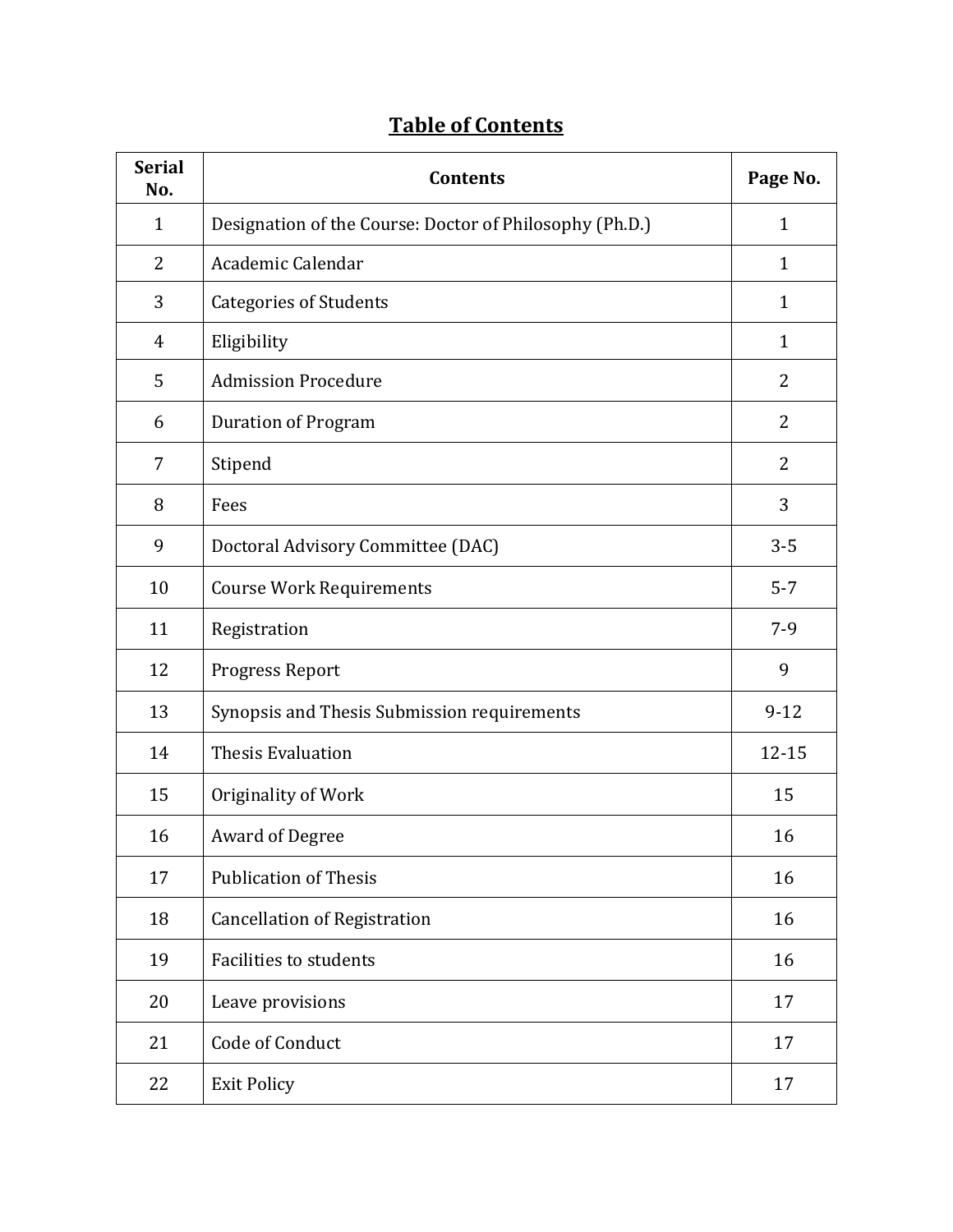

The Centre for Brain Research (CBR) is an autonomous Centre situated in the campus of the Indian Institute of Science (IISc). CBR was established in 2014 at IISc as an institution dedicated to study the numerous aspects of the functioning of the brain. The specific goals of the institution are to discover methods for early diagnosis and intervention strategies to slow down the progression of aging related brain disorders such as Alzheimer's disease.

Research at CBR represents an integrative approach encompassing genetics, imaging, cognition and computational methods, while bringing together large groups with diverse expertise to address the complex challenges of understanding brain functioning in health and disease. The specific and detailed areas of research being carried out at CBR can be viewed from the website: <https://www.cbr.iisc.ac.in/>

CBR is recognised as a Centre for Research by Manipal Academy of Higher Education (MAHE). CBR directly admits students for Ph.D. program under this recognition. CBR also participates in the Ph.D. program of IISc, where the students are admitted by IISc under the supervision of IISc faculty and a faculty member from CBR will be cosupervisor.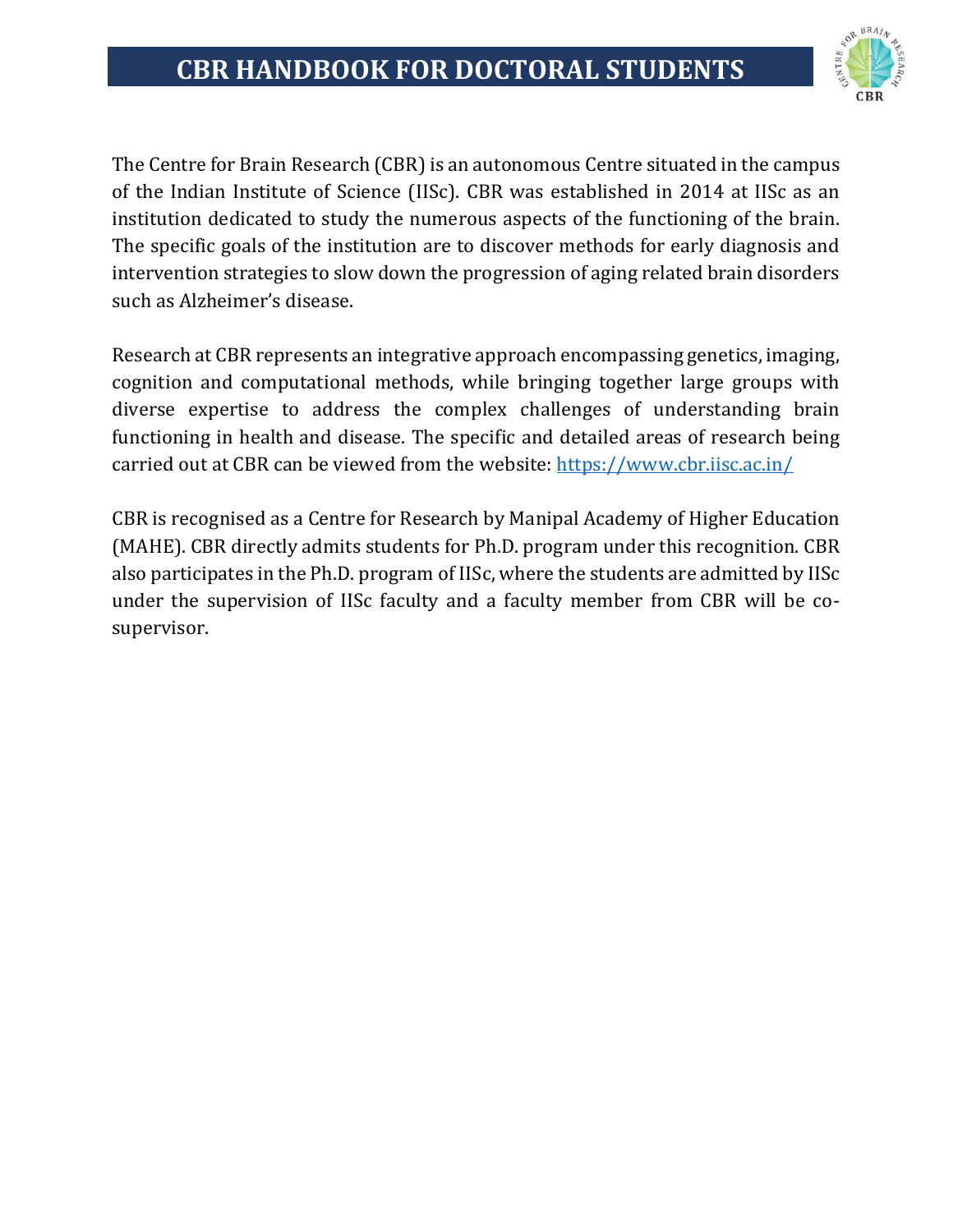

#### **1. Designation of the Course: Doctor of Philosophy (Ph.D.)**

CBR invites applications from highly motivated candidates, willing to take up challenges for addressing research problems associated with ageing brain and related disorders using a multidisciplinary approach. The degree, Doctor of Philosophy abbreviated as Ph.D., is awarded to candidates upon satisfactory completion of the prescribed course of study and high-quality novel research leading to impactful research findings and publications.

#### **2. Academic Calendar**

The academic calendar runs from  $1<sup>st</sup>$  August to  $31<sup>st</sup>$  July with two semesters i.e. August-December and January-May. Admissions to the Ph.D. program may be conducted twice a year, in August and January.

#### **3. Categories of Students**

Students admitted directly by CBR will be registered for their Ph.D. through Manipal Academy of Higher Education (MAHE, formerly Manipal University) and will hereafter be referred to as CBR-MAHE students. Such students will be governed by the Rules and Regulations given in this handbook.

Students admitted by IISc (as joint students with a faculty of IISc) leading to award of Ph.D. through IISc, referred hereafter as CBR-IISc students, will be governed by the Rules and Regulations of IISc as applicable to Ph.D. programs, in addition to any rules and regulations specified by CBR, from time to time.

#### **4. Eligibility**

A candidate seeking admission to the Ph.D. program must have an aggregate of 60% or an equivalent grade, in any of the following qualifying degrees in full-time mode.

- 4.1 Master's degree in any branch of Science, Technology, Pharmacy, or Veterinary Science from a recognized University/ Institute
- 4.2 M.B.B.S.
- 4.3 B. Tech or equivalent qualifications
- 4.4 Candidates who have appeared for their final semester examination, but are awaiting results, are also eligible to apply.

Candidates who have qualified UGC - CSIR - NET-JRF/ ICMR -JRF / DBT- JRF (BET)/JEST / INSPIRE Fellowship are encouraged to apply.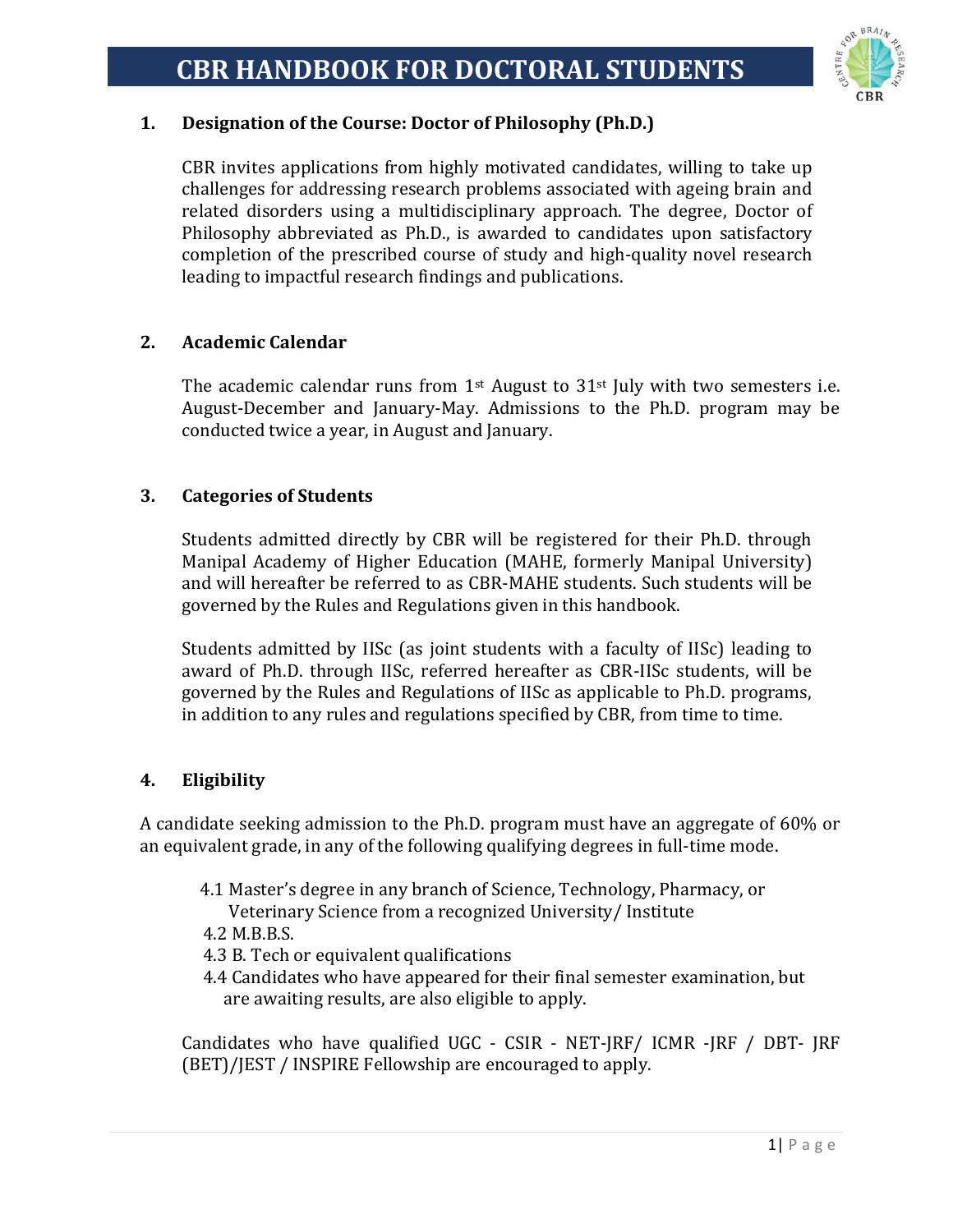

#### **5. Admission Procedure**

- 5.1 CBR-IISc Ph.D. candidates need to apply to IISc and go through the prescribed selection procedure.
- 5.2 CBR-MAHE candidates need to apply in response to an advertisement or equivalent procedure issued by CBR.
	- 5.2.1 The candidates will be screened, by a committee at CBR, based primarily on the following factors:
		- i. Educational background
		- ii. Skills acquired
		- iii. Performance at national level entrance examinations
		- iv. Other relevant experience.
	- 5.2.2 The shortlisted candidates will be called for an interview at CBR. Based on the performance in the interview, the list of selected candidates will be published.
	- 5.2.3 The selected candidates will also be intimated at the address provided by the candidate. CBR will not be responsible for postal delays in intimation, or incorrect/unclear email addresses provided by the candidate.
	- 5.2.4 Accommodation and/or transportation will not be provided for attending the interview.

#### **6. Duration of Program**

- 6.1 The duration of the program will be from the time of registration till the submission of Ph.D. thesis.
- 6.2 The students enrolled in the CBR-MAHE Ph.D. program are eligible to submit their thesis only after 3 years 6 months from the date of registration. Submission before the minimum period will be based on the recommendation of the Doctoral Advisory Committee.
- 6.3 The maximum duration shall not exceed 6 years from the date of registration.

#### **7. Stipend**

CBR-IISc Ph.D. students will be paid fellowship. Candidates who have been awarded a fellowship from funding agencies such as UGC/CSIR/ICMR/DBT can avail of their fellowship. Other candidates admitted to the CBR-MAHE Ph.D. will be paid an all-inclusive stipend as decided by CBR from time to time. The current fellowship is as follows.

First two years: INR 31,000/- per month Next three years: INR 35,000/- per month

**Stipend will be awarded for a period of 5 years from the date of joining or until award of degree, whichever is earlier.**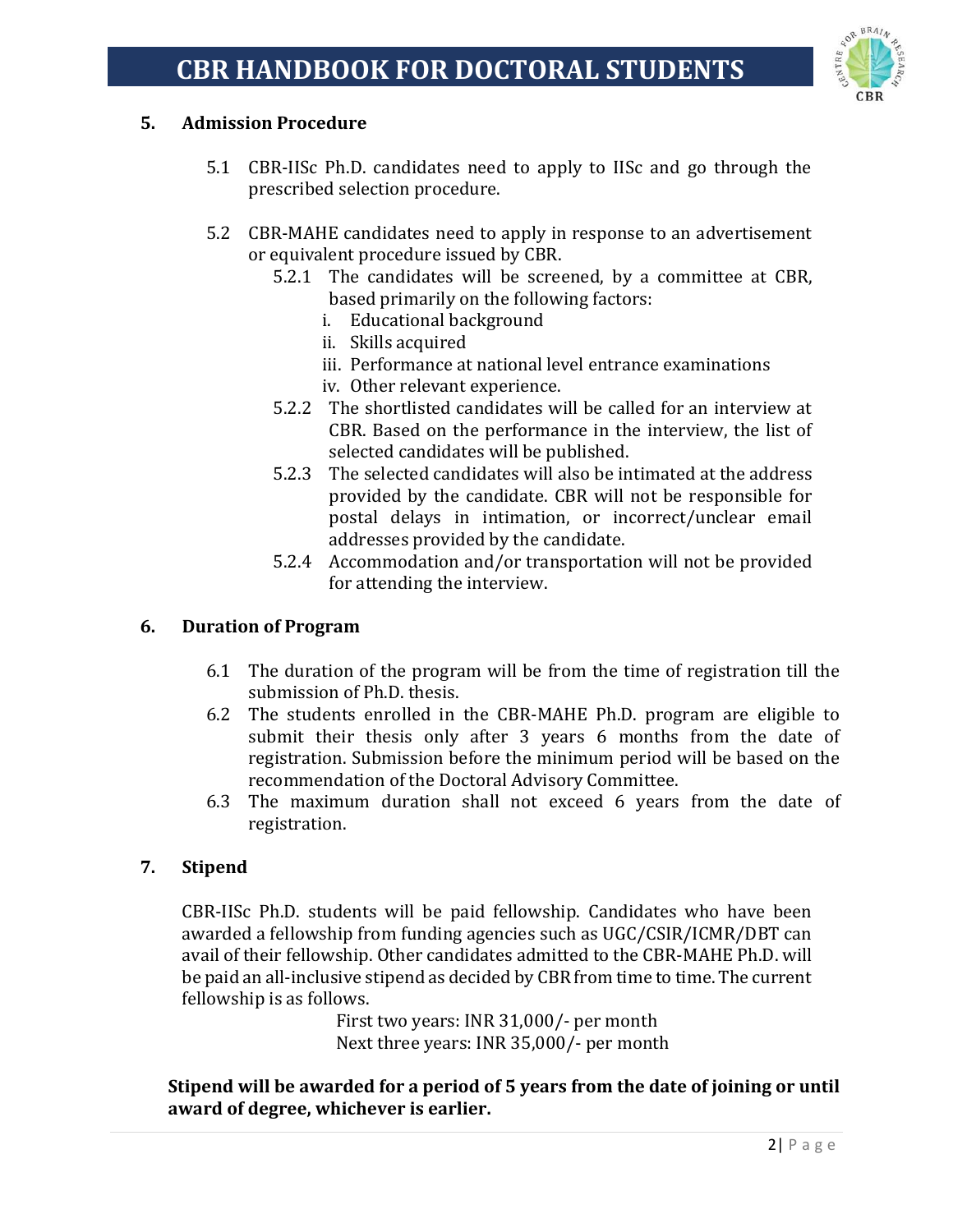

#### **8. Fees**

8.1 CBR-MAHE students have to pay the tuition fees as prescribed by CBR, from time to time. The existing fess structure is as follows:

| Tuition Fee (Annual)       | $\mathcal{L}$ | INR 15,000/-    |
|----------------------------|---------------|-----------------|
| <b>Statutory Deposit</b>   |               | : INR $7,500/-$ |
| <b>Other Academic Fees</b> | di s          | $INR$ 3,700/-   |

8.2 In addition, fees payable to MAHE must be paid directly to MAHE.

#### **9. Doctoral Advisory Committee (DAC)**

- 9.1 The Doctoral Advisory Committee has to be constituted for each research candidate within one month of admission, consisting of
	- i. The Director of CBR or his/her nominee as Chairperson (\*)
	- ii. Research Coordinator for Ph.D. program
	- iii. Supervisor and co-supervisor, if any
	- iv. Two subject experts (should have a Ph.D./M.D./M.S./M.D.S. /M.Ch./D.M. degree) who may be from other institutions.

\* If the Director is the supervisor, a university representative will be the Chairperson.

- 9.2 The DAC meeting must be conducted with a minimum of 4 members participating.
- 9.3 The DAC has to meet within 2 months from the date of the candidate joining the institution, to decide on the research area, course work (minimum 12 or 18 credits as applicable), and the tentative date of submission of protocol to MAHE.
- 9.4 The candidate should present the research proposal to the DAC.
- 9.5 The committee may recommend/suggest modification/reject the proposal.
- 9.6 If recommended, the candidate's application along with supporting documents has to be sent to MAHE.
- 9.7 After the approval of the protocol by MAHE-Ph.D. Protocol Approval Committee (PPAC), the DAC will meet mandatorily twice a year to monitor the progress of research work of the candidate. The candidate has to present the progress to the DAC once in 6 months. This presentation should happen irrespective of research progress made by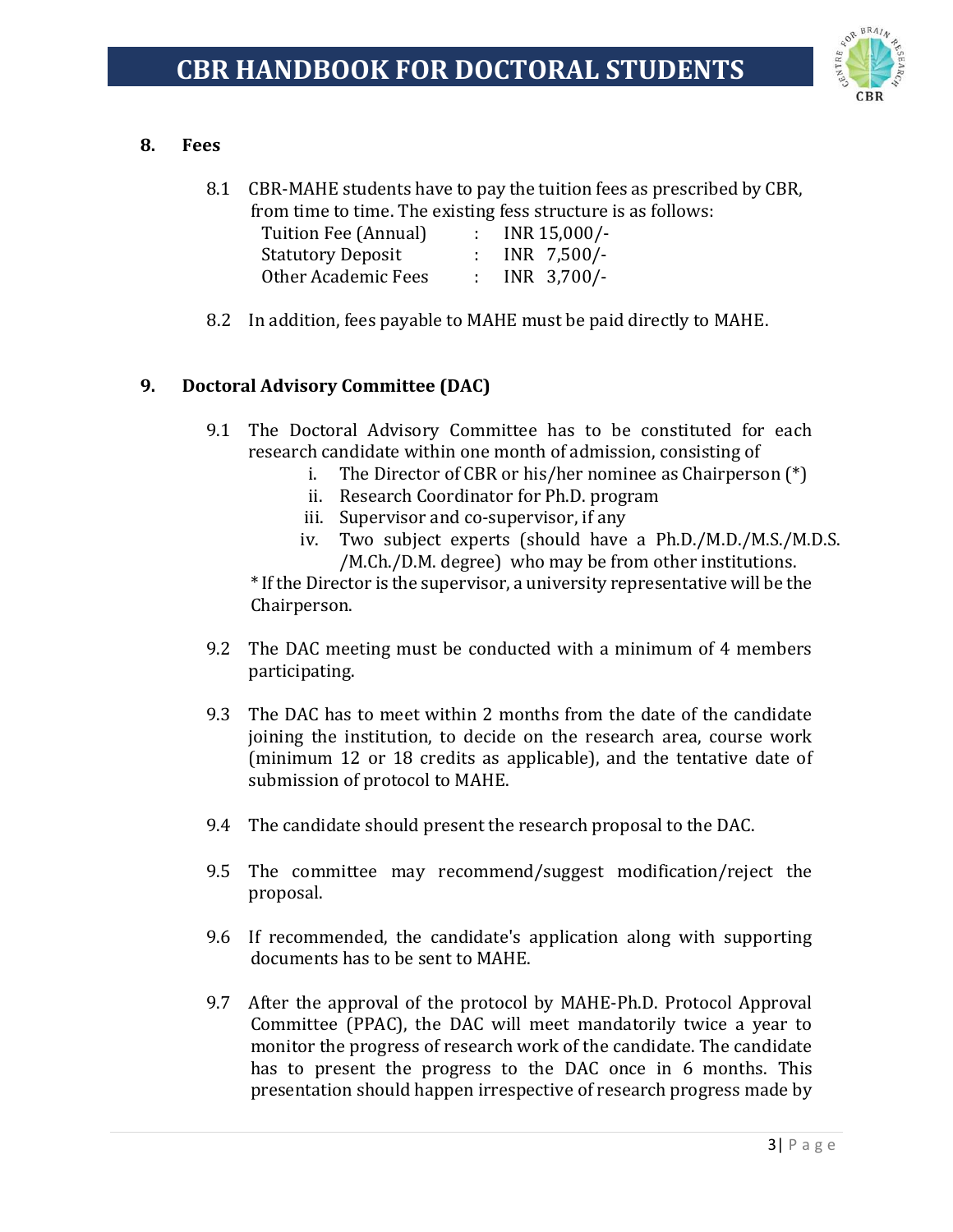

the candidate. Half-yearly DAC presentation and report submission are applicable even during the extension period.

- 9.8 Candidate is required to adhere to the timeline specified in the protocol approval letter issued by the Centre for Doctoral Studies, CDS-MAHE.
- 9.9 Every six months, proceedings of the DAC meeting along with the report submitted by the candidate have to be forwarded to the Director, CDS, MAHE.
- 9.10 At the end of research work, the candidate has to present the summary of complete work to the DAC, called 'Synopsis presentation' at CBR which is open to all and mandatory for the DAC members to participate.
- 9.11 Synopsis and thesis should be written in the format as suggested and approved by the DAC.
- 9.12 DAC presentations/reports should not be combined.
- 9.13 After DAC meeting, the institution/Ph.D. coordinator will send the following documents, as applicable, to the Deputy Director, CDS, MAHE:

a. One hard copy of DAC recommendation sheet with minutes and signatures. Recommendations for protocol submission for university presentation/thesis submission/title change/extension etc., to be clearly mentioned in the minutes. In addition, items discussed in the DAC meeting and actions to be taken before the next DAC meeting to be discussed with the research scholar during the meeting and must be recorded in the recommendation sheet. The quality of the research scholar's overall progress in the last 6 months must be indicated in the recommendation sheet.

b. One hard copy of final half-yearly progress report mentioning the progress report number and date of DAC presentation.

c. Any extension requests from the candidate to be sent to CDS as a separate document with approval from DAC.

d. Any request for title change, to be sent to CDS as a separate document with approval from DAC.

e. Any change in the DAC to be communicated to CDS (in the template available on MAHE Ph.D. program webpage) with approval from DAC.

f. Any other matter that is not within the framework of MAHE Ph.D. guidelines to be communicated with clear DAC recommendation to CDS.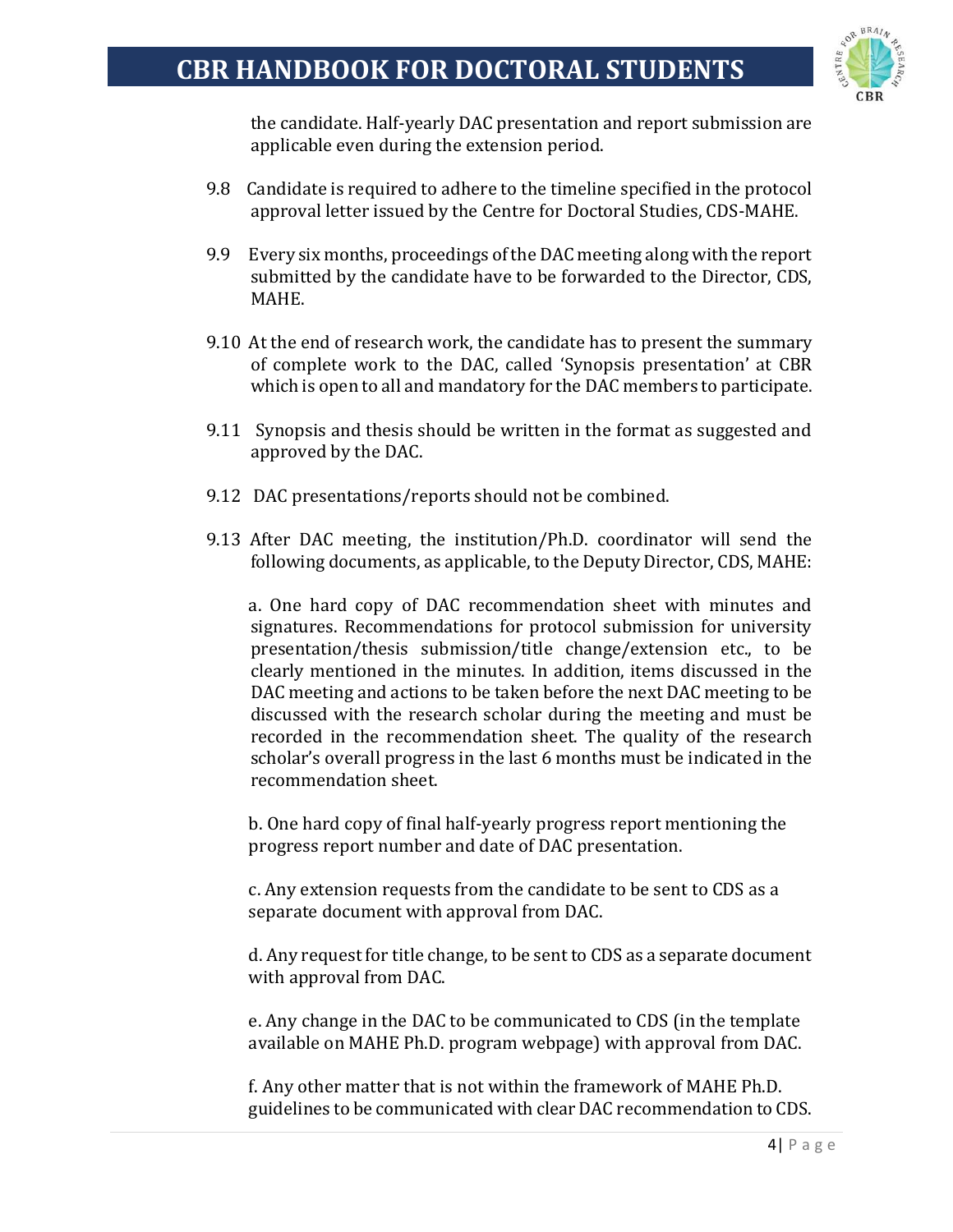

In such circumstances, University will take decision on case-to-case basis.

- 9.14 One copy of the above documents is to be given to the research scholar.
- 9.15 CBR will file original documents pertaining to all DAC meetings in the research scholar's file.
- 9.16 If the half-yearly reports are not submitted regularly, the scholarship for that candidate will be terminated and registration will be cancelled.
- 9.17 Obligation of DAC

The members of the DAC have to be proactive in enhancing the quality of the research work, publications, and thesis through periodic evaluation. Specific functions:

- a) To review the research proposal and finalize the topic of research
- b) To guide the research scholar to develop the study design and methodology of research and identify the course(s) that he/she may have to do.
- c) To periodically review and assist in the progress of the research work of the research scholar.
- d) In case the progress of the research scholar is unsatisfactory, the DAC shall record the reasons for the same and suggest corrective measures.
- e) If the research scholar fails to implement these corrective measures, the DAC may recommend to the University with specific reasons for cancellation of the registration of the research scholar.
- f) To ensure that the candidate has
	- developed sufficient breadth of knowledge through course work
	- developed ability to identify research problem
	- become an expert in his/her area of research for independently performing research
	- established ability to write and present results
	- developed ability to write a grant proposal
	- developed skills to interact productively with people from diverse backgrounds

#### **10. Course Work Requirements**

10.1 As part of course work, candidates are required take up courses having assessment.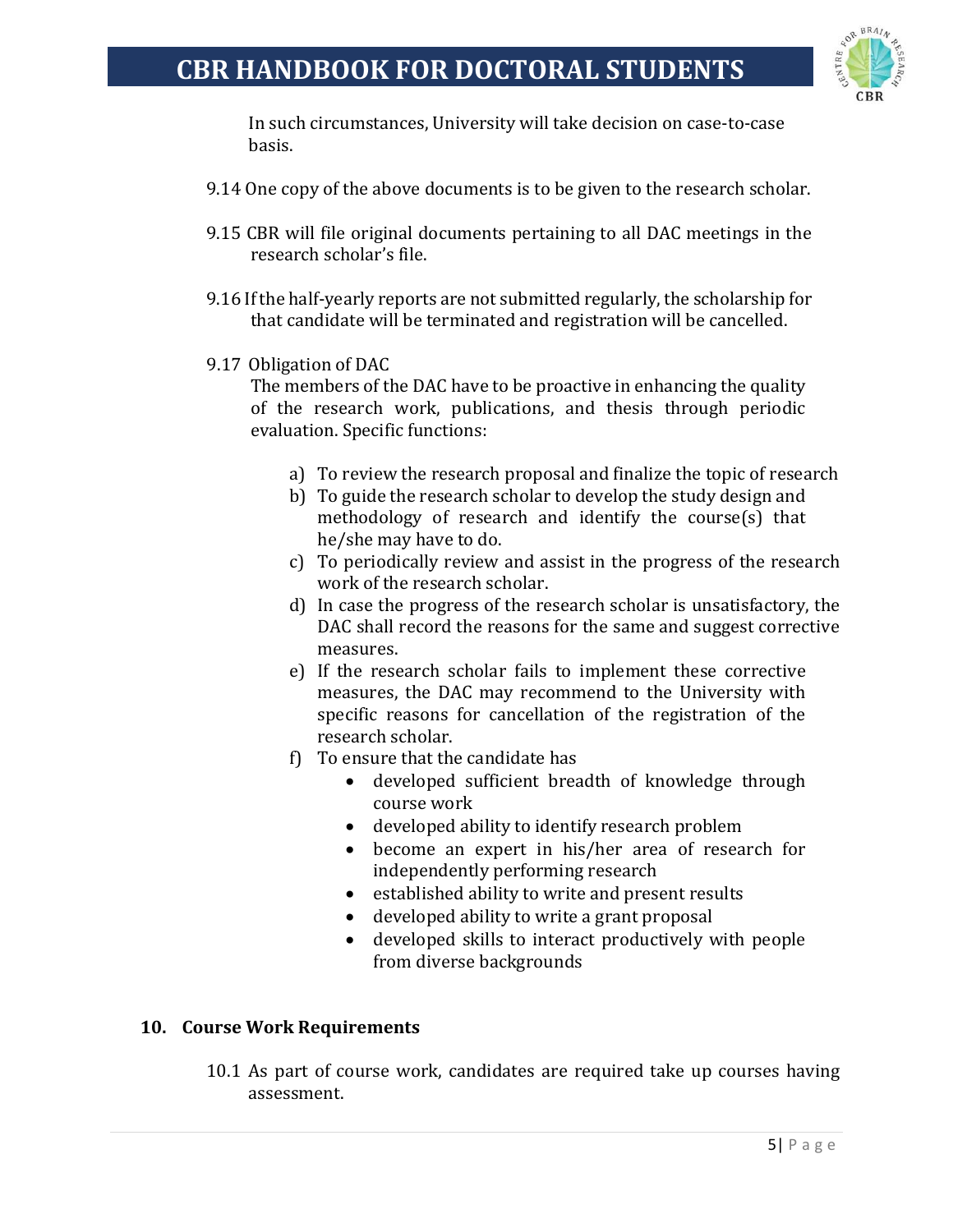

- 10.2 CBR-MAHE Ph.D. students with Master's degree have to complete course work of 12 credits during the first year.
- 10.3 Students with a B.Tech. degree or equivalent must complete 18 credits during the first year.
- 10.4 Ph.D. coursework includes the mandatory courses defined by MAHE ('Research Methodology' with minimum of 4 credits and 'Research and Publication Ethics' with 2 credits) and additional research area specific courses proposed by DAC. Candidates have to complete it within ONE year of admission.
- 10.5 Coursework proposed by the DAC shall be at Masters Level or higher.
- 10.6 The specific courses pertaining to thesis work may be in the form of handson training/attending workshops suggested by the DAC. Some of the credits can be obtained through coursework done outside CBR, preferably in a well-known research institute, pertaining to the candidate's area of research. Evaluation of candidate is mandatory.
- 10.7 One credit equals to 12 contact hours for theory-based teaching or 24 hours of contact time for practical or activity-based teaching.
- 10.8 Candidates must complete the coursework securing minimum 'C' grade in each course with an overall CGPA  $\geq 7.5$  out of 10. For absolute grading, refer Table 1 for grade conversion.
- 10.9 For candidates who did not complete course as per the requirement, the DAC should suggest that the course may be repeated or that alternative courses (that are equivalent and ongoing) may be taken, to avoid delay in coursework completion.
- 10.10 Course completion certificate will have the details of the courses taken as part of Ph.D. work with credits and grades along with the CGPA.
- 10.11 Credit and grades with % marks or grading scheme followed must be mentioned in the course completion certificate.
- 10.12 The research coordinator will send the comprehensive grade sheet, in the format specified by the university, to the CDS for the signature of Deputy Director, CDS, MAHE.
- 10.13 CDS will send signed grade sheet back to the research coordinator.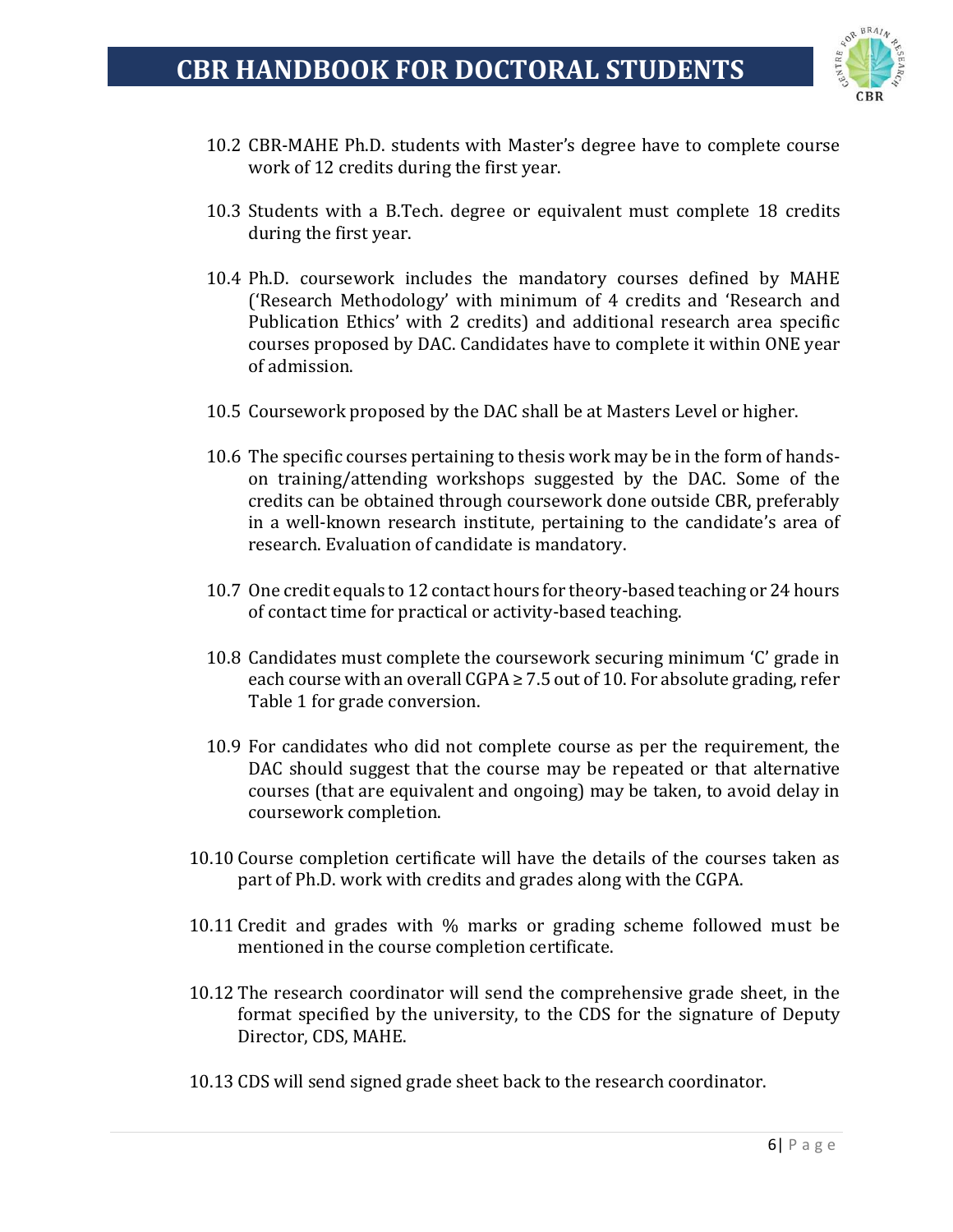

10.14 CBR will retain a copy of comprehensive grade sheet in the candidate's file and the original will be given to the candidate.

| rable 1. drauing scheme |        |       |       |       |       |      |  |  |  |  |
|-------------------------|--------|-------|-------|-------|-------|------|--|--|--|--|
| % of marks              | 85-100 | 75-84 | 65-74 | 55-64 | 50-54 | < 50 |  |  |  |  |
| Grade                   | A+     |       |       |       |       |      |  |  |  |  |
| <b>Grade Value</b>      | 10     |       |       |       |       |      |  |  |  |  |

#### **Table 1: Grading Scheme**

#### **11. Registration**

- 11.1 Every student of CBR-MAHE Ph.D. program is required to register with MAHE as a Ph.D. candidate. This should be done within 6 months from the date of admission.
- 11.2 A guide/co-guide as recognized by MAHE needs to be finalized.
- 11.3 The Director, CBR/Research Supervisor will arrange for a protocol presentation by the candidate at CBR. The DAC should be a part of this meeting. It is advisable to have an external member be a part of this meeting in order to get an outsider's perspective and feedback. Participation of this member through online mode is acceptable.
- 11.4 The procedure of registration involves submission of the documents as decided by the policies of MAHE in force at the time of registration. Typically, these include:
	- a) Application in the prescribed format
	- b) Copies of the qualifying degree certificate
	- c) Copies of the marks/grade sheets of the qualifying degree
	- d) Two copies of the research proposal in the prescribed format (soft back bound, 15-20 pages)
	- e) Research protocol soft copy (pdf)
	- f) Evidence for Institutional/research centre presentation
	- g) DAC Form/recommendation duly signed by DAC Chairperson
	- h) DAC Members list (.doc)
	- i) Details of course work suggested by the DAC (12 or 18 credits)
	- j) Checklist duly signed by the Candidate and the Guide/Co-Guide
	- k) EC/IAEC/bio-safety or any other approval letters or evidence of
	- l) submission for approval

The research protocol should include the following in the format – all 15 sections are mandatory

a) Title, candidate's name and affiliation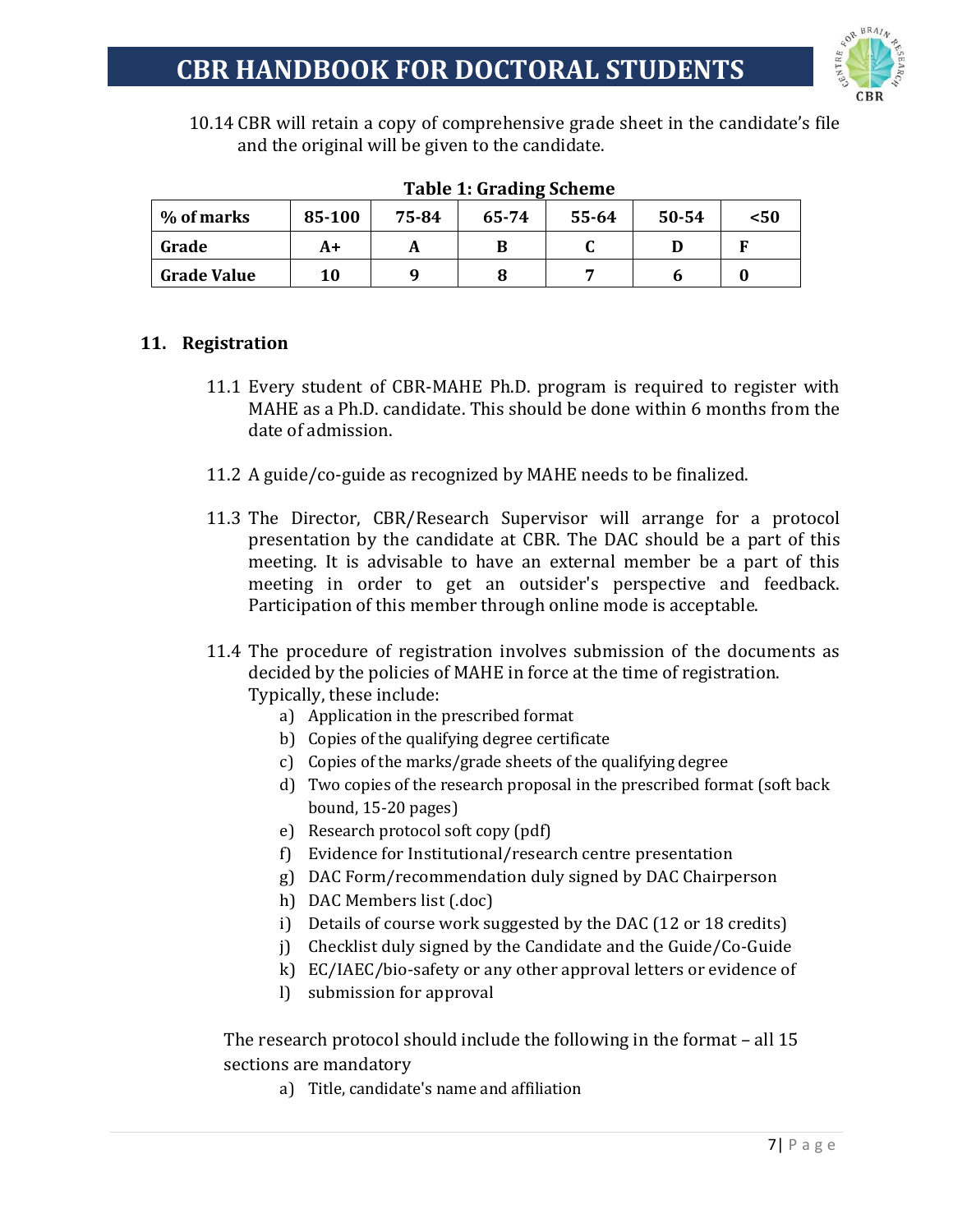

- b) Guide/co-guide's name and affiliation (Guides/co-guides should be registered/approved guide of MAHE)
- c) Introduction
- d) Literature review
- e) Research gaps identified
- f) Objectives
- g) Detailed methodology
- h) Expected outcomes
- i) Importance of the proposed research investigation
- j) Research time plan
- k) Pilot study/ Preliminary work done
- l) Details of Expenses and source of funding (detailed break-up of Research-related expenses for consumables/software/equipment/ travel etc. to be given along with details of source of funding). If the study does not require funding, same to be mentioned with justification. Scholarships/fellowships awarded to the candidate should not be mentioned under research-related expenses mentioned above.
- m) References
- n) Course work details suggested by DAC with credits
- o) Similarity check report (having total word count, similarity index < 15%, and exclude matches < 3 words) duly signed by the candidate and guide.
- 11.5 The research proposal should be self-explanatory, about 15-20 pages, printed on A4 size paper, with 1-inch margins on all sides. Font size for headings should be 14 Bold, subheadings should be 12 Bold, and text should be 12 normal with 1.5 line spacing. The references should follow a standard format (Vancouver or Harvard) and all references should be cited in the text.
- 11.6 If the proposal involves the use of animals or human subjects/materials, ethics approval should be submitted along with the application.
- 11.7 If the proposal involves the use of transgenics / genetically modified organisms (GMOs), living modified organisms (LMOs) / recombinant DNA materials or technology, institutional bio-safety committee approval should be submitted.
- 11.8 MAHE will screen documents for completeness. Incomplete documents will be rejected.
- 11.9 If the documents are complete, the candidate will be called to present the research proposal to the MAHE-Ph.D. Protocol Approval Committee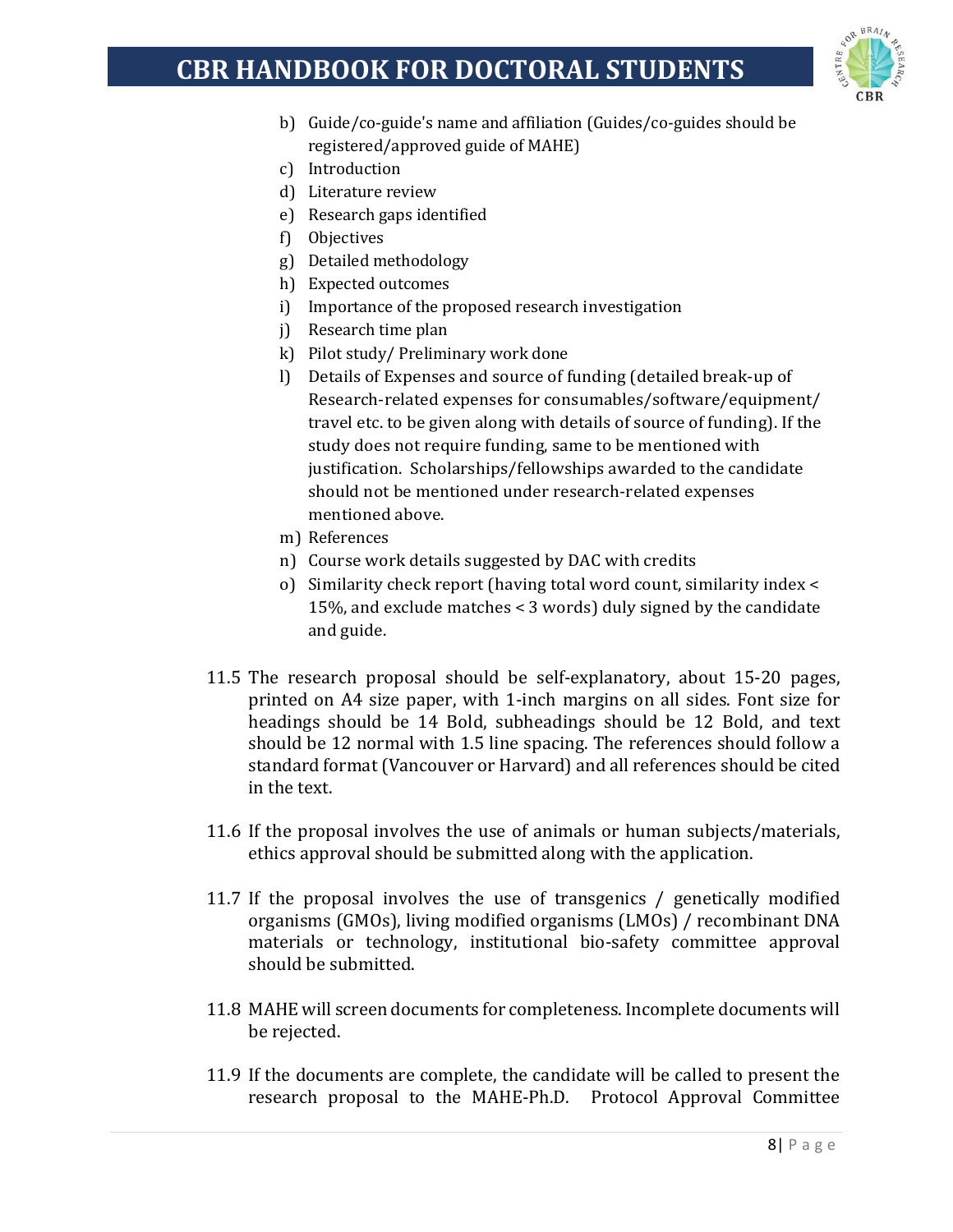

(PPAC) on a date notified by the University. This can happen between 25- 40 days after complete document submission.

- 11.10 Presence of Supervisor/Co-Supervisor is mandatory during the presentation.
- 11.11 Final registration will be permitted after approval by the MAHE PPAC.
- 11.12 If approved, the date of presentation at MAHE PPAC will be the date of registration.
- 11.13 If modifications are suggested, date of submission of final revised proposal to CDS, MAHE will be the date of registration.

#### **12. Progress Report**

- 12.1 The scholar has to submit the progress report of the research to the Director, CBR, every six months through proper channel.
- 12.2 The progress report must contain the details of the work carried out in the previous six months. It should be explanatory in about 2000-2500 words and should be soft, back bound.
- 12.3 The scholar has to share the half yearly progress report with DAC members on student portal of MAHE before the due date. Scholar will not be able to upload the report on or after the due date.
- 12.4 The DAC members will review progress report and provide comments/ decision in one week.
- 12.5 Once the report is accepted by at least 4 DAC members, the research Supervisor will arrange for the meeting of DAC. The scholar has to present the progress of the research to the DAC on the prescribed date.
- 12.6 The following documents need to be forwarded to the CDS, MAHE:
	- a) Copy of the signature sheet of DAC meeting
	- b) Recommendations of the DAC
	- c) One copy of the progress report along with table of contents

#### **13. Synopsis and Thesis Submission Requirements**

13.1 Before the submission of thesis, the candidate has to present a summary (synopsis) of Ph.D. research in an open 'synopsis presentation' at CBR. It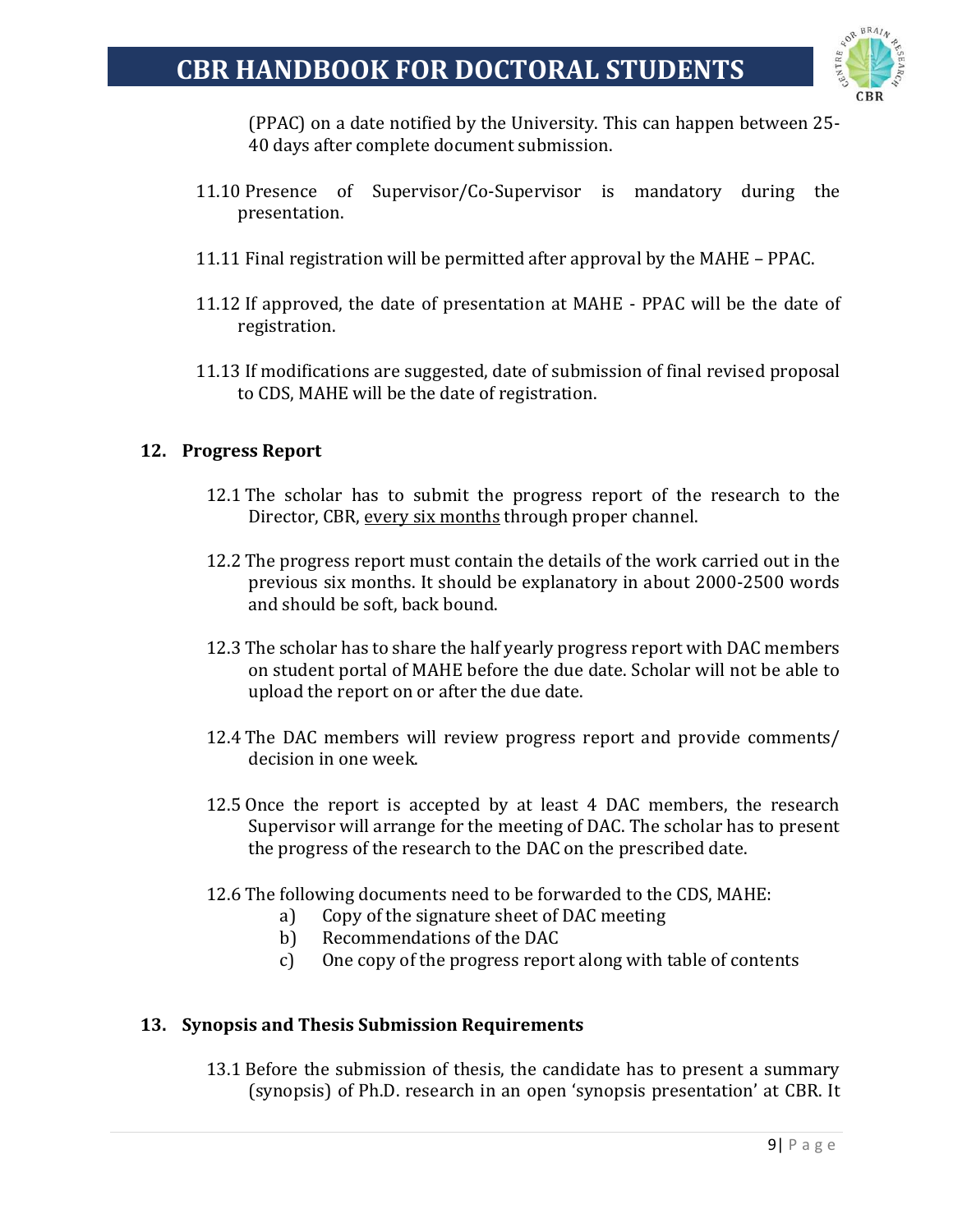

should be notified well in advance to enable participation of other researchers. The presence of DAC members in this meeting is mandatory.

- 13.2 Two first-author journal publications indexed in SCOPUS or Web of Science, in the field of research are mandatory for submitting the synopsis and thesis. The publications shall be related to the subject of the thesis. One of the two papers could be a review paper.
- 13.3 If a candidate has ONE original article as first author in a journal in first quartile, with impact factor more than 3, he/she will be allowed to submit the thesis. The articles must be published/ accepted for publication before submission of thesis to Registrar Evaluation, MAHE.
- 13.4 Ph.D. scholars must make two research paper/poster presentations in conferences/seminars before the submission of the thesis for adjudication and produce evidence for the same in the form of presentation certificates.
- 13.5 Synopsis and thesis should be written in the format as suggested and approved by the DAC.
- 13.6 The DAC may approve the synopsis (summary) or suggest modifications.
- 13.7 The candidate has to incorporate all the suggestions of DAC in the synopsis and thesis before submission to Registrar Evaluation, MAHE.
- 13.8 After Synopsis presentation, the following documents are to be sent to MAHE
	- i. DAC recommendations
	- ii. Copies of 2 publications having CBR-MAHE affiliation
	- iii. Copies of conference attendance certificates
	- iv. Plagiarism check/Similarity index report with the signatures of the candidate and supervisor.
	- v. 2 hard copies of synopsis
	- vi. One soft copy in PDF format along with thesis
- 13.9 Ph.D. coordinator will screen following documents for NOC issuance for thesis submission and submit one set of hard copy to CDS.
	- a) Covering letter from the research scholar forwarded by the guide and Director, CBR
	- b) Turnitin report/Plagiarism report of whole final thesis with total word count, similarity index <15%, and exclude matches < 3 Words (hard and soft copy)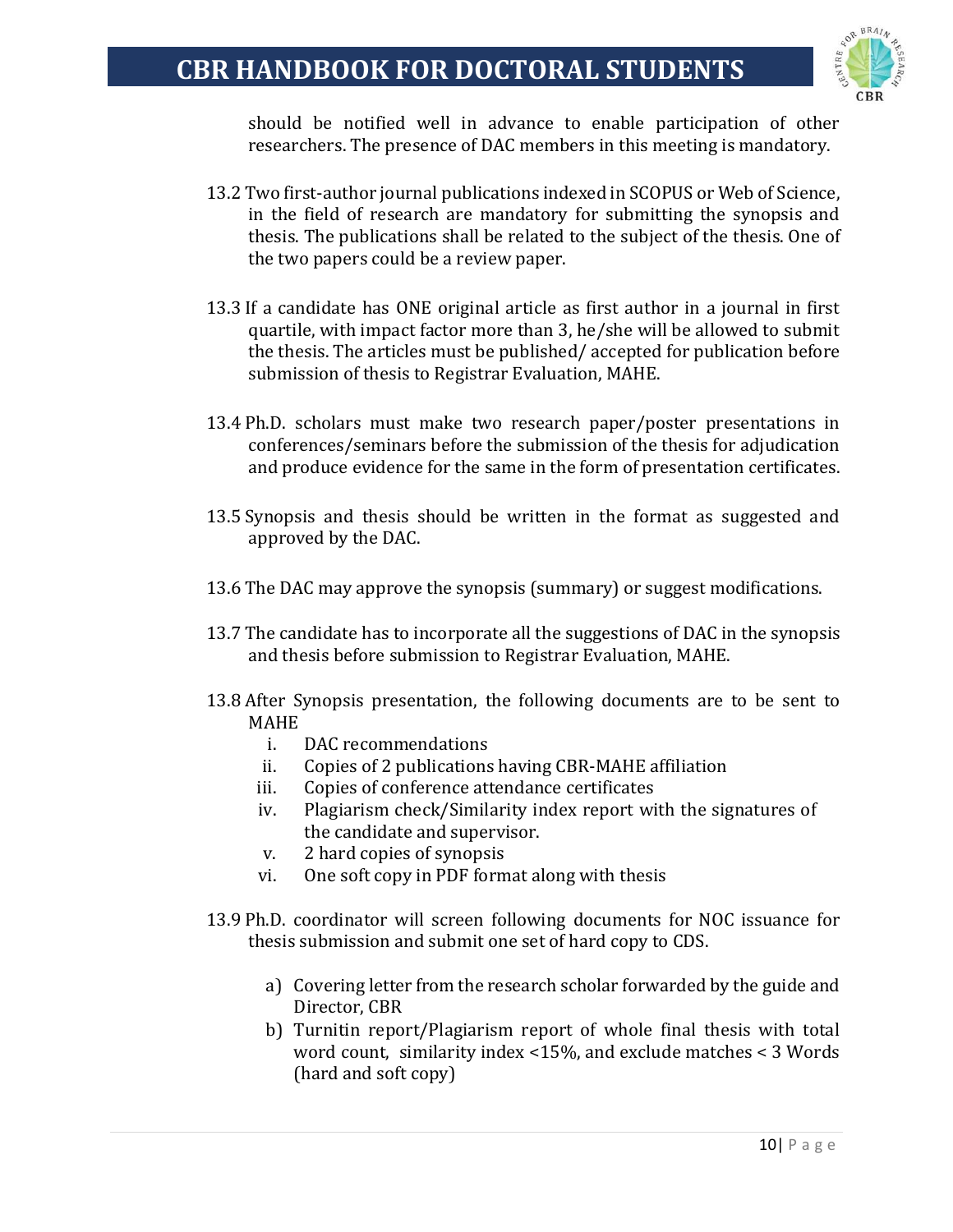

- c) Minimum two first-author publications indexed in SCOPUS/WoS with CBR-MAHE affiliation
- d) Declaration of originality in template
- e) Publication details in template
- f) Copy of coursework certificates and comprehensive grade sheet
- g) Proof of two conference attendance/papers presented
- h) Ph.D. dues clearance certificate:
	- 1. CBR will share the dues paid details for the respective candidate till the month of submission of the NOC requirement documents to CDS
	- 2. CDS will coordinate with Student Finance, MAHE, Manipal to get the confirmation of PhD Dues clearance
- i) All DAC Meeting and recommendation details
- j) In case of Change in Guide/Co-Guide/Thesis Title, prior approval to be availed from Deputy Director, Centre for Doctoral Studies, MAHE, Manipal. Request to be submitted through proper channel along with DAC recommendation details.
- 13.10 CDS will screen documents and issue NOC in 10 days from the date of submission of complete documents. Incomplete documents will not be processed further.
- 13.11 CDS will communicate NOC to Registrar Evaluation via email with a copy to the candidate, research coordinator, guide, and Institution.
- 13.12 Thesis submission must be done to The Registrar Evaluation, MAHE, 2nd Floor, manipal.edu Building, Madhav Nagar, Manipal – 576 104.

The guide/Institution has to submit the following with a covering letter addressed to Registrar Evaluation, MAHE through proper channel not earlier than the prescribed minimum period and not later than the prescribed maximum period.

a. Soft copy and one spiral-bound hard copy of synopsis with back to back printing

b. DAC approved panel of examiners (with one-page CV and publications of each) in a sealed cover. The cover to be labelled as 'confidential'. The panel shall include 10 examiners from India, preferably from outside the state of Karnataka. However, accomplished examiners from reputed institutions within the state may also be included. International examiners, if included, should be in addition to the 10 Indian examiners. The examiners must be acknowledged leaders in the field of study undertaken by the candidate.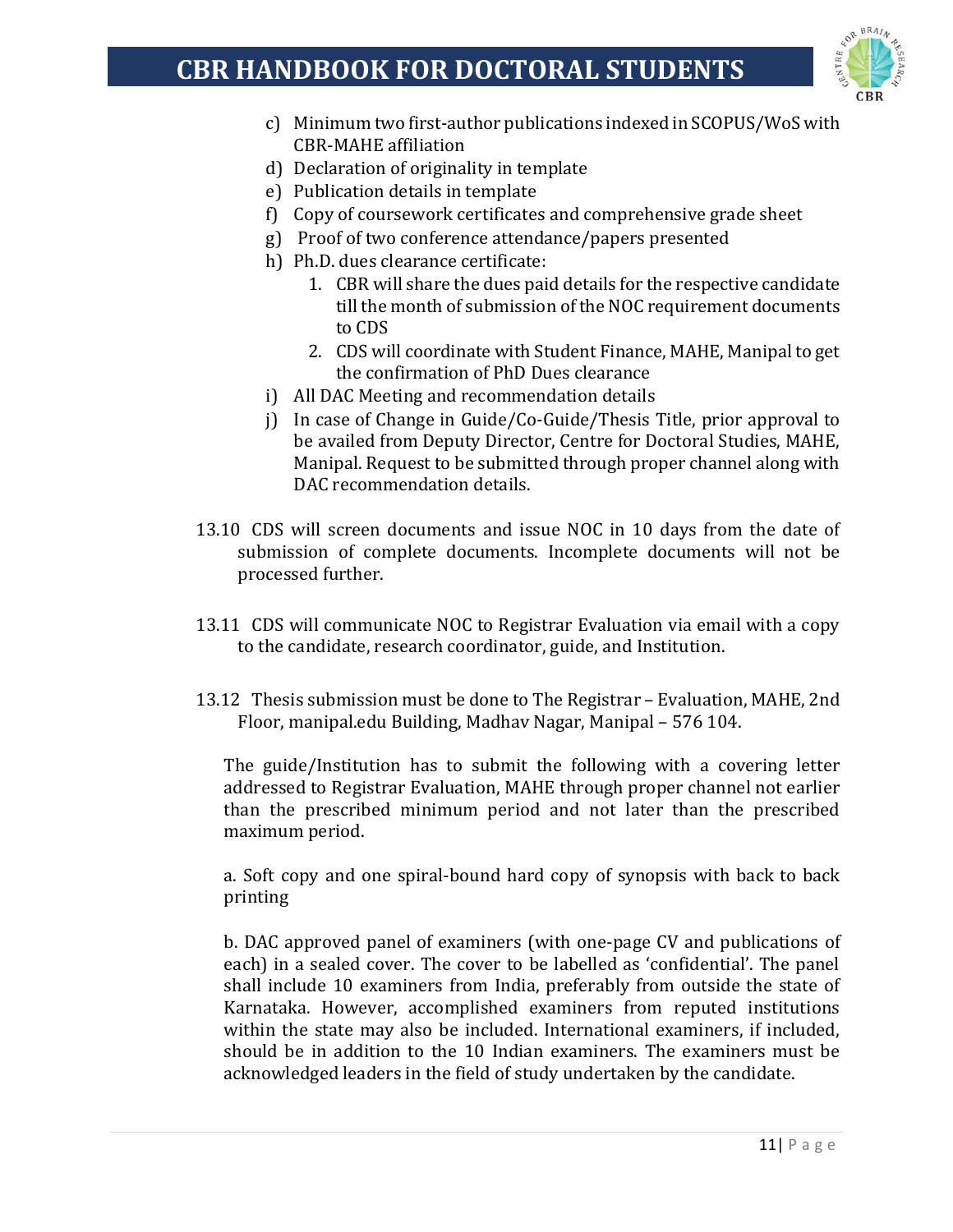

c. One soft copy of thesis in PDF format (one or more files of less than 10 MB size each), and two spiral/soft-bound hard copies of thesis with back to back printing.

- d. Thesis shall have the following sections
	- i. Thesis cover page
	- ii. Certificate page
	- iii. Declaration of originality in template
	- iv. Acknowledgement
	- v. Table of contents
	- vi. Research work section in a format recommended by DAC
	- vii. Candidate's publications (only first page of articles)
	- viii. Duly signed copy of comprehensive course work grade sheet
	- ix. Plagiarism report of thesis
	- x. One-page biodata of the candidate which must include name, age, permanent address, email id, and contact number
	- xi. Copy of ethics committee or any other regulatory approvals, if any.
- 13.13 The details for transcript in template (soft copy, maximum two pages) with following components to be submitted to Registrar Evaluation along with final thesis: candidate name, admission number, admission date, guide and co-guide details, institution, thesis title, date of award, duration of the program (date of admission to date of award), medium of instruction, structured abstract of the Ph.D. work in 300 words, details of publications/patent/awards/fellowships /any other recognition, conference presentations, and coursework details.
- 13.14 Synopsis will be processed further by the Registrar Evaluation after NOC issuance from CDS.
- 13.15 Candidate is required to submit two hard copies of final version of thesis (hard bound) during the defense viva examination.
- 13.16 Thesis evaluation period is approximately 3 6 months. The candidate should not contact the University during the period of evaluation. University will send the guidelines regarding further process to the guide after completion of evaluation.

#### **14. Thesis Evaluation**

14.1 CBR-MAHE students are required to follow the procedure for constitution, evaluation, and recommendation for acceptance of thesis according to the applicable rules prevailing in MAHE at the time of submission.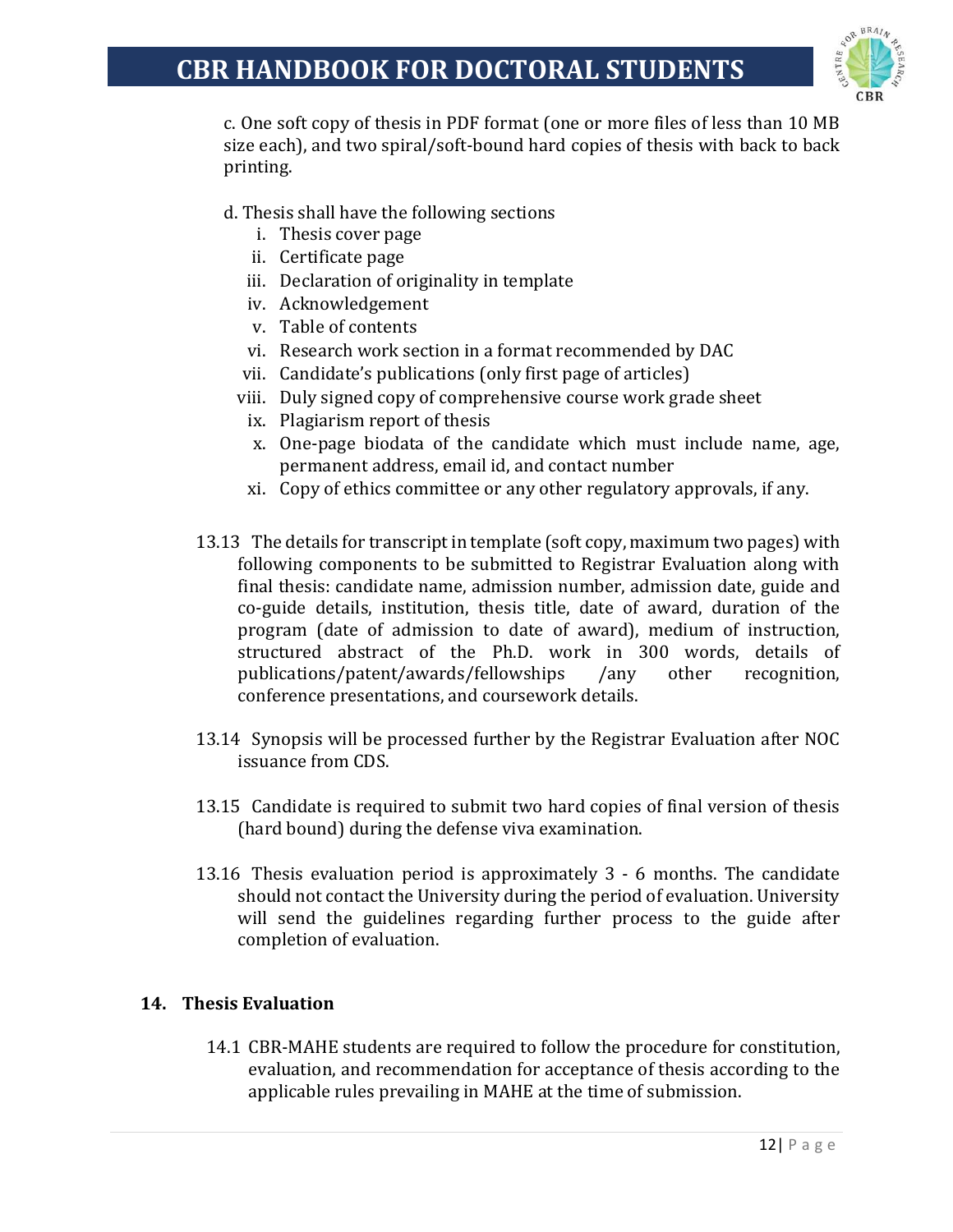

- 14.2 Supervisors, in consultation with DAC, shall submit the panel of examiners at least one month prior to the expected date of submission of the thesis.
- 14.3 A board of two examiners shall be appointed by the Registrar- Evaluation for assessment of the thesis. The University reserves the right to select suitable examiners who may not figure in the submitted list by the guide.
- 14.4 The university shall ascertain from the external examiners their willingness to offer themselves as examiners for a particular thesis. A copy of the synopsis of the thesis shall be sent to the external examiners. On acceptance of the willingness, the thesis will be sent to them.
- 14.5 The examiners shall submit a detailed critique on the thesis. Their recommendations for acceptance of the thesis must accompany a precise certificate that the candidate's work has advanced the existing knowledge on the subject and is a standard research work suitable for publication. In case, any of the examiners is of the opinion that the thesis has failed to achieve the desired standard, and is, therefore rejected, precise reasons for such rejection must be stated by the examiner. If the examiner feels that the thesis can be accepted after revision, he/she shall state the points on which revision is needed.
- 14.6 The examiner may be requested to send some questions to be asked to the candidate at the time of viva voce examination to seek clarifications on the points raised by him/her. These questions / comments shall be made available to the examiners appointed for conducting the viva-voce examination before the commencement of the viva-voce examination.
- 14.7 If the thesis is rejected by the examiners, it will stand rejected and shall not be referred to any other examiner.
- 14.8 In the event that the thesis is rejected by only one examiner, it will be referred to another examiner from the approved panel. In case the thesis is approved by this examiner, it will be considered as unanimously approved.
- 14.9 If one or more examiners recommend re-submission of the thesis after modifications, it shall be done within a maximum period of six months from the date on which the candidate is so informed by the university.
- 14.10 In case of re-submission / rejection / modifications, the candidate has to submit one soft copy of the revised thesis in PDF format as a single PDF file with file size less than 20 MB. If the file size is larger than 20 MB, compressed file should be submitted.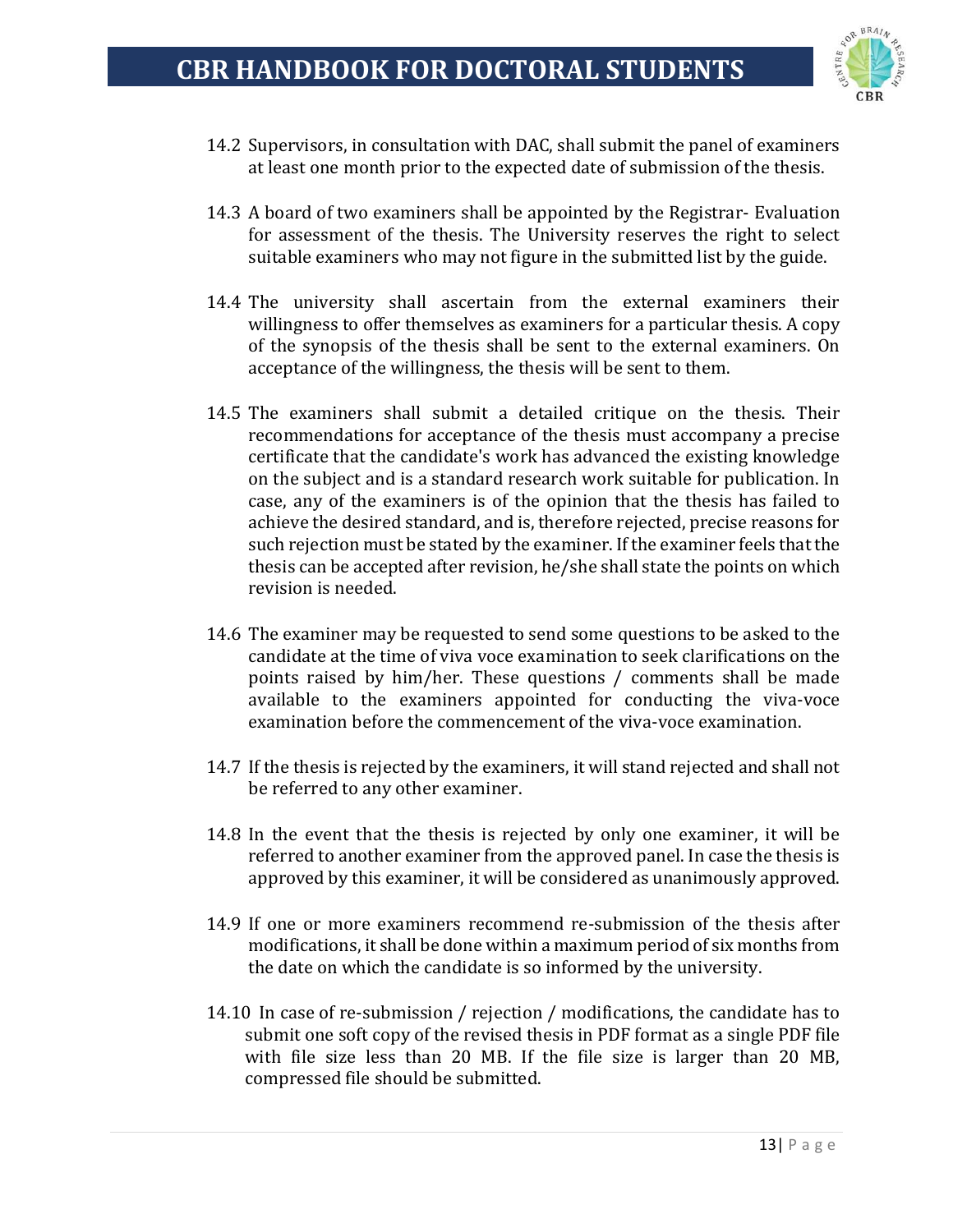

- 14.11 After the thesis has been approved by the examiners, a public defence of the thesis will be held, as well as the viva voce examination to adjudge the general proficiency of the candidate in the field of research work.
- 14.12 At the viva voce examination, the candidate's general proficiency in the subjects allied to the field of study shall also be evaluated.
- 14.13 The candidate shall be entitled to appear at the open defence of thesis and viva voce examination only if the thesis is unanimously approved by the Board of Examiners.
- 14.14 When the thesis is approved, the candidate has to submit one copy of the final approved thesis to CBR along with a soft copy in PDF format during the defense viva examination. Candidates shall submit details for transcript as specified in section 13.13 in addition to any other submissions for the award of degree.
- 14.15 If the report from any one of the external examiners is not received within four months, the thesis will be sent to another examiner from amongst the approved panel.
- 14.16 The board of examiners for the viva voce examination shall consist of one external and one internal examiner. Ordinarily, the Supervisor/Co-Supervisor(s) of the thesis / any expert appointed by the university will be the internal examiner. One of the external examiners from India who assessed the thesis of the candidate will be the external examiner at the viva voce-examination.
- 14.17 The topic, date, and time of the defence of thesis shall be announced by the University well in advance so that the faculty members and other interested in the topic of the thesis can be present.
- 14.18 Those attending the public defence, who are not members of the board of examiners, can participate by asking relevant questions with the permission of the examiners.
- 14.19 The board of examiners shall take into consideration the views and criticism, if any, of the faculty members and others participating in the public defence of thesis.
- 14.20 However, the result of the examination shall be decided solely by the members of the board of examiners.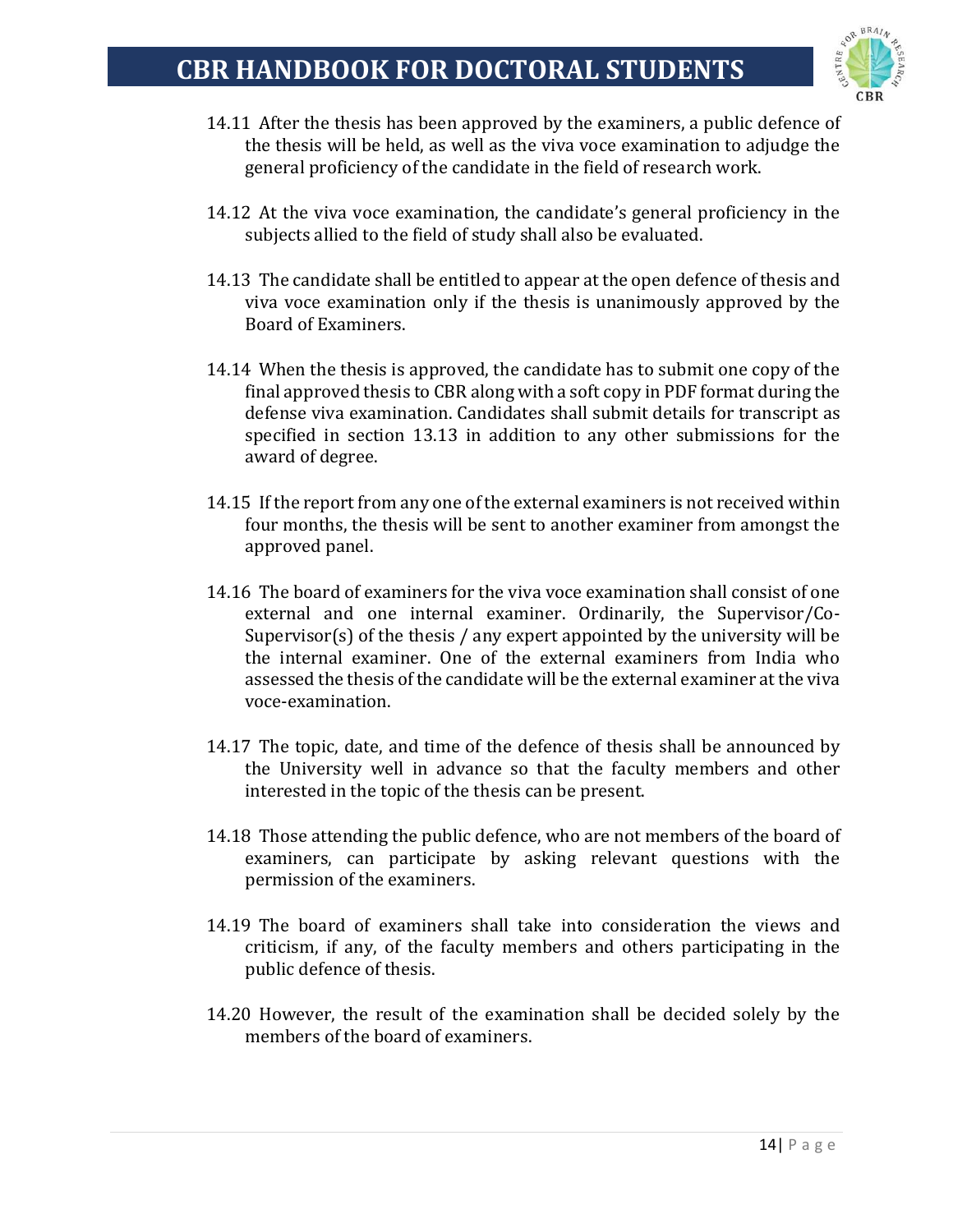

- 14.21 After the completion of open defense and viva voce, the Examiners will submit a joint report and exam results/recommendation to Registrar Evaluation, MAHE.
- 14.22 If the candidate is successful, the date of joint report submission by the examiners is considered as the date of completion of Ph.D.
- 14.23 On completion, the candidate may apply for issuance of provisional degree certificate by the Registrar Evaluation.
- 14.24 The candidate will be awarded the degree certificate in the subsequent MAHE convocation.
- 14.25 The Registrar Evaluation will issue Ph.D. transcript and bonafide certificate to the candidate after the convocation.
- 14.26 CBR-IISc students must follow the procedure for constitution, evaluation and recommendation for acceptance of thesis according to the applicable rules prevailing in IISc at the time of submission.

#### **15. Originality of Work**

The student is expected to adhere to the following minimum academic conduct whilst they are a student of CBR including:

- 15.1 Ensuring that any material that they may submit towards academic evaluation will meet the standards of integrity required by the institute.
- 15.2 Ensuring that any material that they may submit will be their own unless collaborative teamwork is authorized by the institute.
- 15.3 Not using or possessing in an examination any material or device not permitted by the examiner.
- 15.4 Not resorting to any form of dishonesty or plagiarism as stated by the MAHE academic guidelines understanding that if discovered and proven, they will immediately and forthwith be debarred from participating in any academic pursuit with the institute.
- 15.5 While submitting the thesis for evaluation, the dissertation/thesis shall have an undertaking from the research scholar and a certificate from the Research Supervisor attesting to the originality of the work, vouching that there is no plagiarism and that the work has not been submitted for the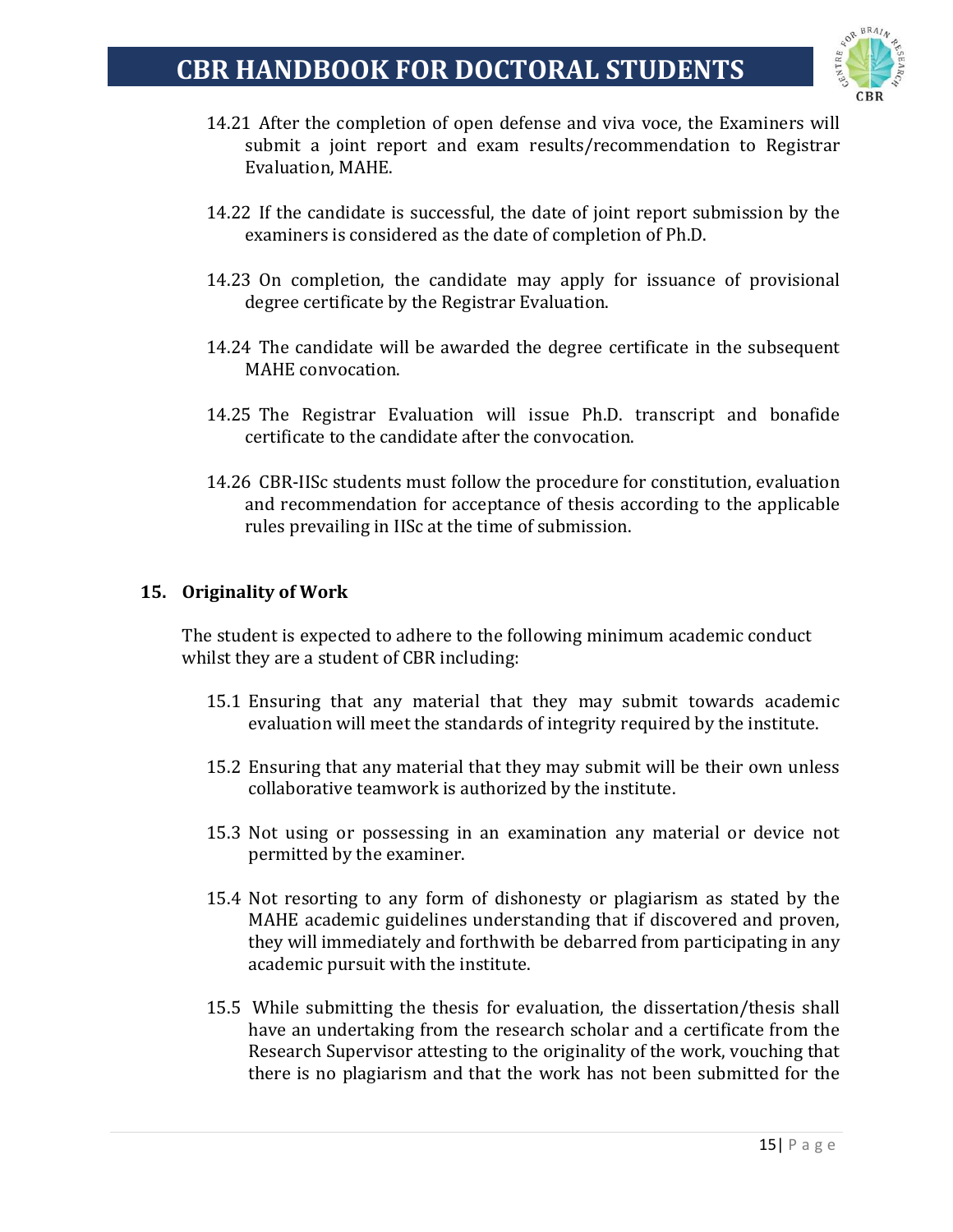

award of any other degree/diploma of the same Institution where the work was carried out, or to any other Institution.

#### **16. Award of Degree**

- 16.1 CBR-MAHE candidates shall be declared eligible for the award of the degree of Doctor of Philosophy, only on the unanimous recommendations of the members of the board of examiners after the viva voce examination.
- 16.2 In case the examiners are not satisfied with the performance of the candidate in the above examinations, the candidate shall be required to reappear for another viva-voce examination after a period of two months provided such specific recommendation is made by the board of examiners.

#### **17. Publication of Thesis**

- 17.1 The thesis shall not be published as a whole, without the permission of CBR and the University.
- 17.2 The university may grant permission for the publication under such conditions as it may impose.

#### **18. Cancellation of Registration**

- 18.1 The candidate is liable to have his/her registration cancelled if
	- i. The thesis is not submitted at the end of the maximum time period after registration OR
	- ii. If the progress is deemed unsatisfactory at any point during the course of the Ph.D. and the DAC recommends cancellation of registration.
- 18.2 A candidate whose registration has been cancelled must follow the procedures listed in the exit policy towards clearing all dues.

#### **19. Facilities to Students**

- 19.1 Accommodation: CBR-MAHE students must make their own accommodation arrangement.
- 19.2 Medical insurance: Students are covered under the Janata Mediclaim policy of the New India Assurance Company with an individual coverage of INR 75,000 per annum from the month of the year in which they join until the end of their fellowship.